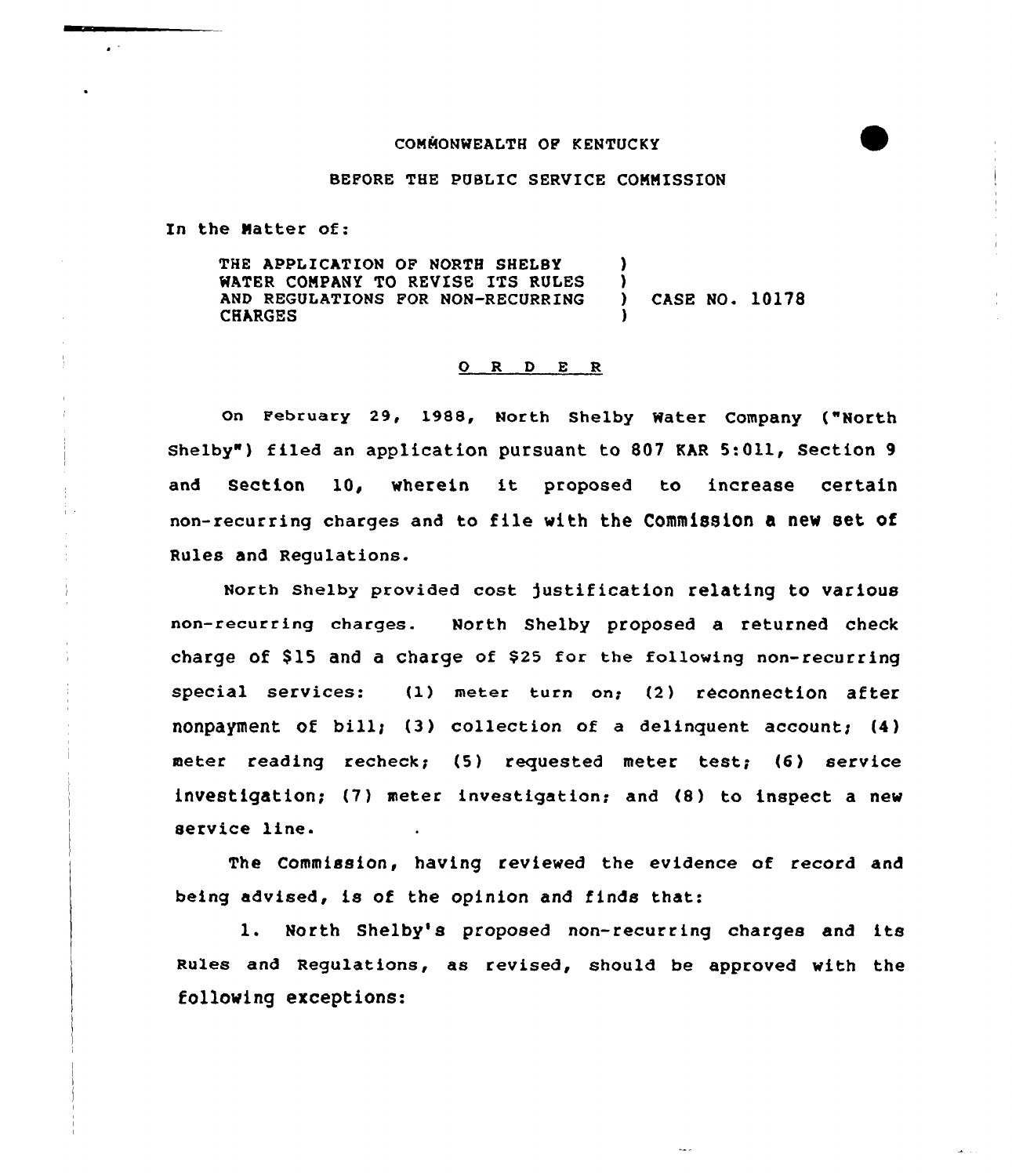a. North Shelby requested to increase each charge of \$<sup>25</sup> to \$<sup>35</sup> if such service is performed other than during regular vorking hours. The cost )ustification provided for these charges increased transportation expense from \$10 during regular working hours to \$12.50 after hours. The Commission is of the opinion that transportation costs vould not increase after hours and has decreased the proposed charges by \$2.50, which results in an after hour charge of \$32.50.

b. Items I F.<sup>1</sup> and <sup>2</sup> states that the utility will provide 50 feet of water line at no charge for service desired on the opposite side of the road from the water main. For all commercial members and those residential members who desire service on the same side of the road as the water main, the utility vill provide <sup>5</sup> feet of line at no charge. The Commission is of the opinion that the utility shall furnish and insta11 at its own expense that portion of the service line from its main to and including the curb box or curb stop. The 50-foot and the 5-foot limitation should be removed from the proposed tariff.

c. Item II A.2 provides for at least 48 hours written notice before an involuntary termination wi11 occur. 807 KAR 5:006, Section ll(a) requires a 10-day disconnect notice for noncompliance of rules and 15 days notice for lack of access to customers premises. section ll(3)(a), Discontinuance of service, requires 20 days after original billing date to elapse prior to discontinuance of service. Item II A.2 should be revised to make clear that these requirements will be met.

 $-2-$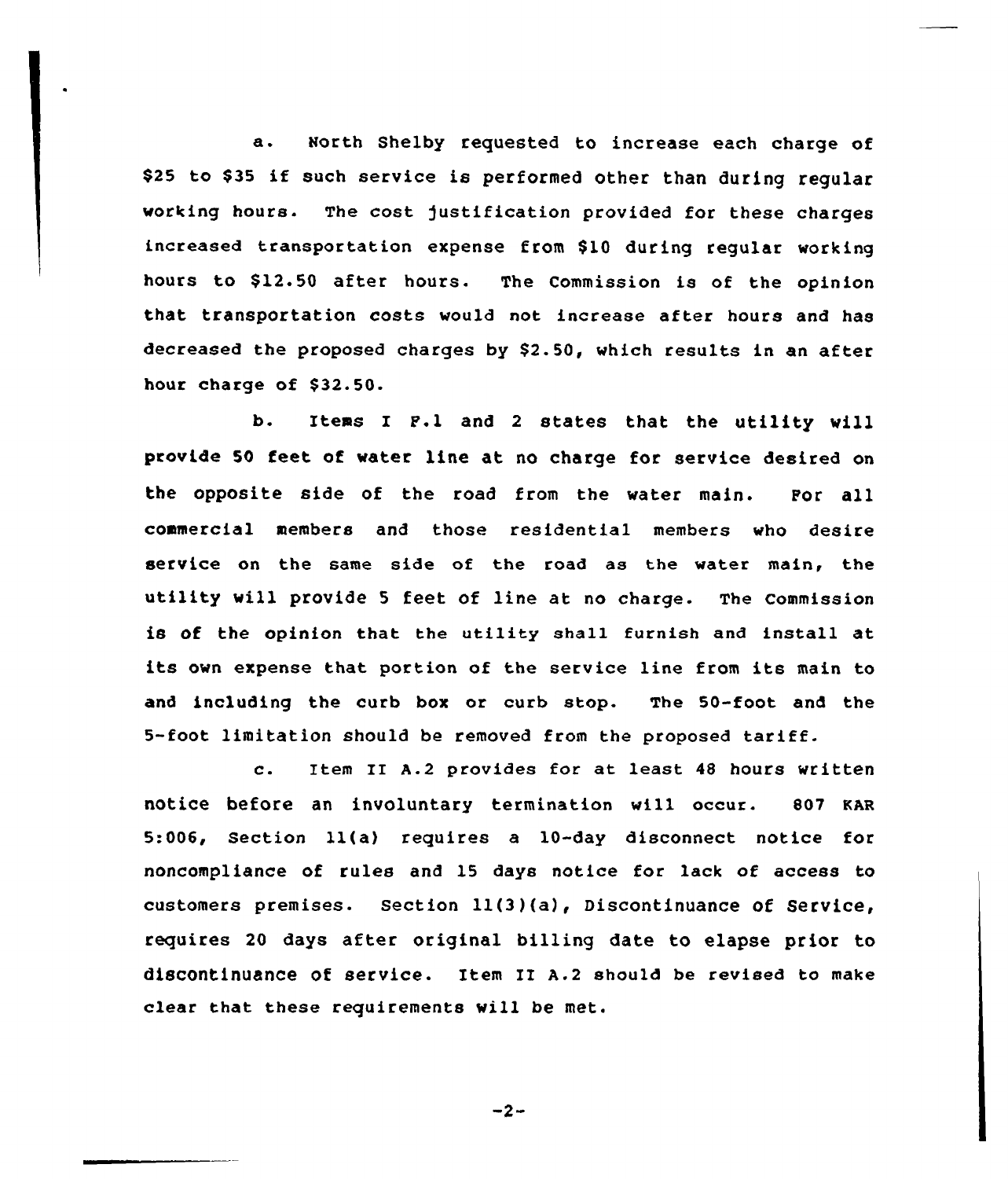2. North Shelby should include in its tariff its established procedures to monitor customers' usage pursuant to 807  $KAR$  5:006, Sections 9(6)(7) Bill Adjustment.

IT IS THEREFORE ORDERED that:

l. North Shelby shall revise its proposed Rules and Regulations in accordance with Finding No. 1 herein and shall file the revised Rules and Regulations with the Commission within 30 days from the date of this Order.

2. The non-recurring charges as set out in Appendix <sup>A</sup> be and they hereby are approved for service rendered on and after the date of this Order.

3- Within 30 days from the date of this Order, North Shelby shall file its revised tariff sheets setting out the non-recurring charges approved herein.

Done at Frankfort, Kentucky, this 16th day of Nay, 1988.

PUBLIC SERVICE CONNISSION

Cacharel D. 7 de

Vice Robert Chairma lemon f

Commissione

ATTEST:

Executive Director